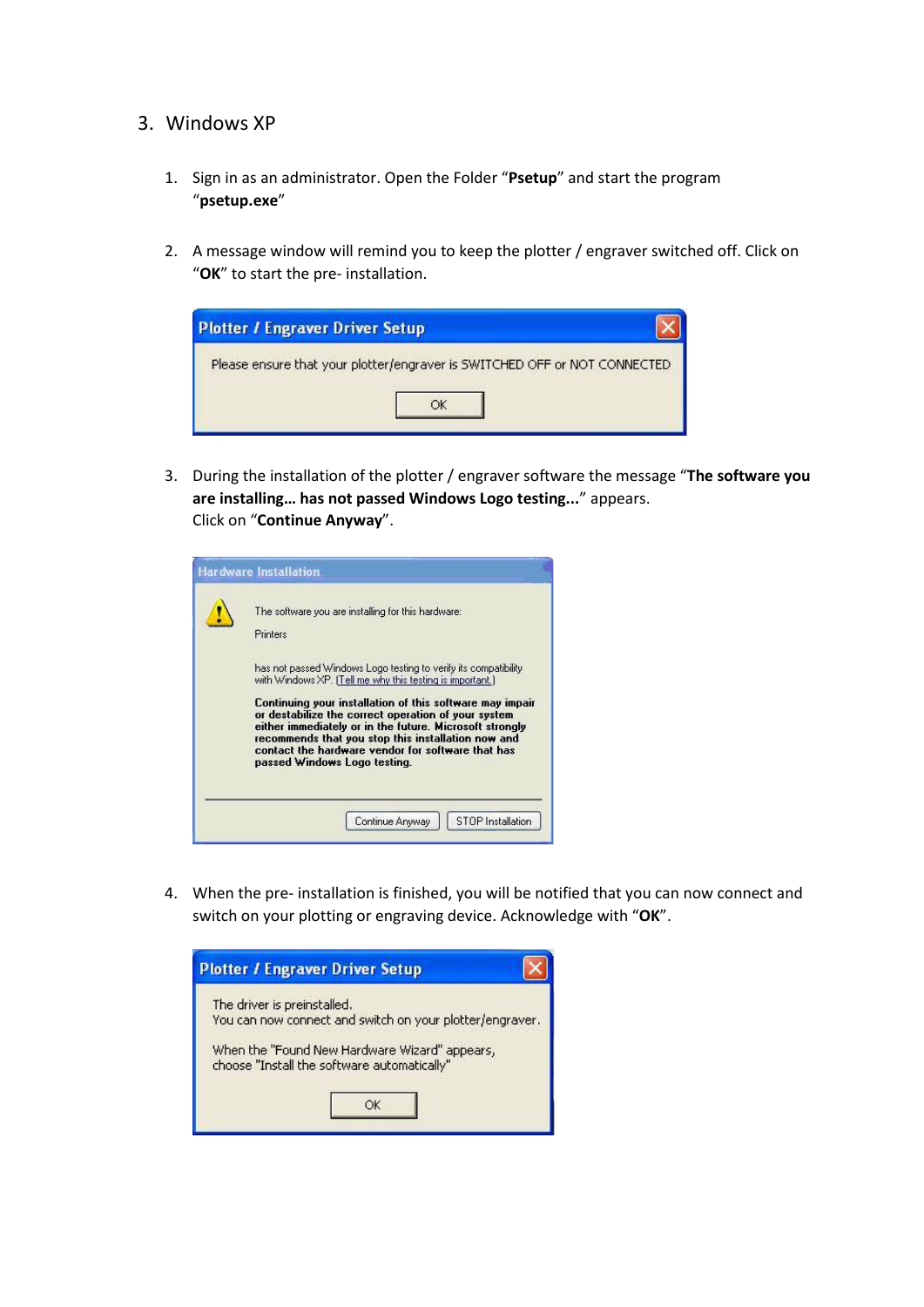

5. Connect the plotter / engraver to your computer and switch on.

The **"Found New Hardware Wizard"** starts. When asked "**Can windows connect to Windows Update to search for the software?**", choose "**No, not this time".**

| <b>Found New Hardware Wizard</b> |                                                                                                                                                                                                               |
|----------------------------------|---------------------------------------------------------------------------------------------------------------------------------------------------------------------------------------------------------------|
|                                  | Welcome to the Found New<br>Hardware Wizard                                                                                                                                                                   |
|                                  | Windows will search for current and updated software by<br>looking on your computer, on the hardware installation CD, or on<br>the Windows Update Web site (with your permission).<br>Read our privacy policy |
|                                  | Can Windows connect to Windows Update to search for<br>software?                                                                                                                                              |
|                                  | $\bigcirc$ Yes, this time only                                                                                                                                                                                |
|                                  | ◯ Yes, now and every time I connect a device                                                                                                                                                                  |
|                                  | (a) No, not this time                                                                                                                                                                                         |
|                                  | Click Next to continue.                                                                                                                                                                                       |
|                                  | Next<br>Cancel<br>< Back                                                                                                                                                                                      |

6. When asked **"What do you want the wizard to do?"** Choose **"Install the software automatically (Recommended)"**.

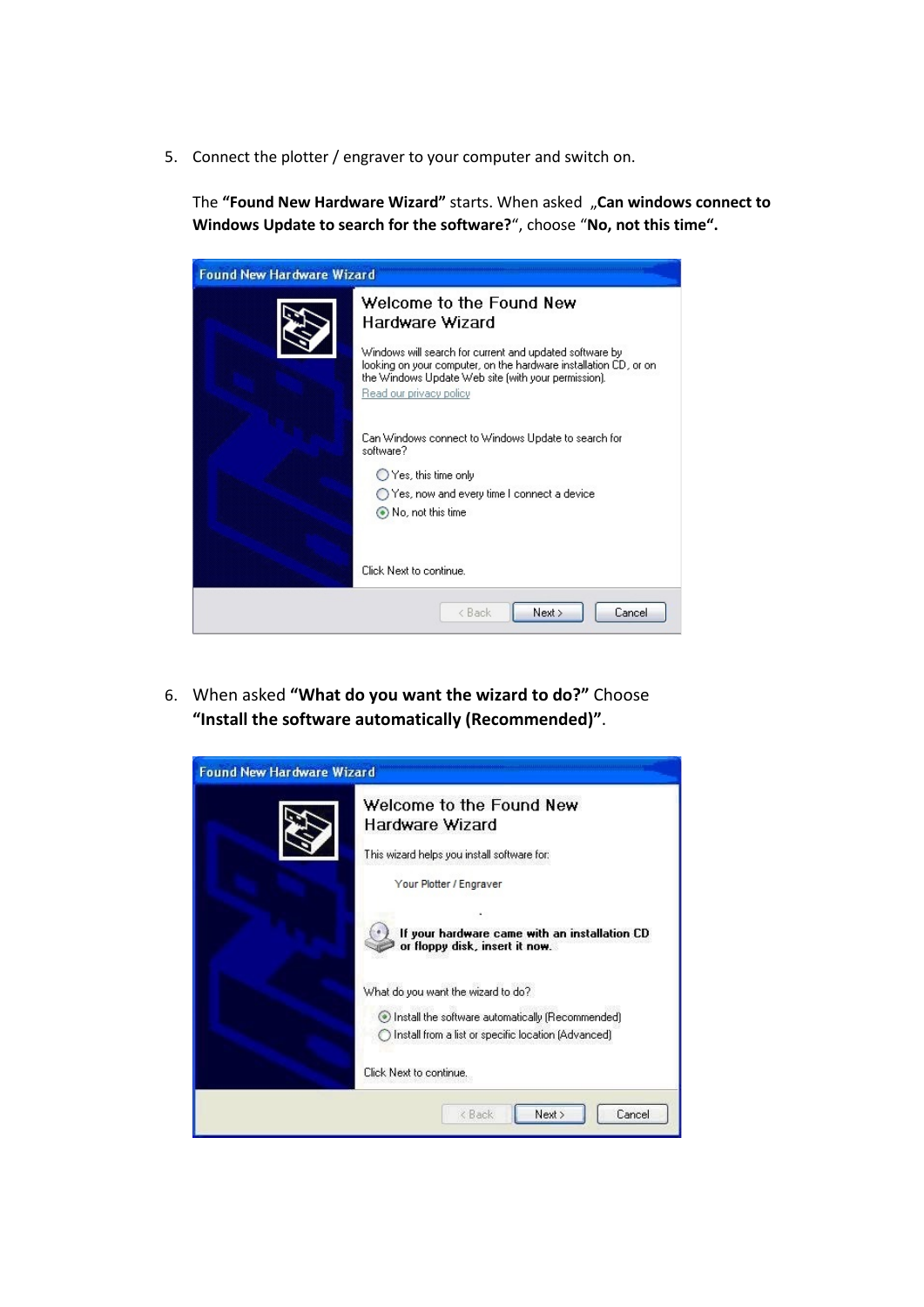## **Z** CONTACLIP

7. When the message "**The software you are installing… has not passed Windows Logo testing...**" appears, click on "**Continue Anyway**".

| <b>Hardware Installation</b>                                                                                                                                                                                                                                                                                          |
|-----------------------------------------------------------------------------------------------------------------------------------------------------------------------------------------------------------------------------------------------------------------------------------------------------------------------|
| The software you are installing for this hardware:<br>Printers                                                                                                                                                                                                                                                        |
| has not passed Windows Logo testing to verify its compatibility<br>with Windows XP. [Tell me why this testing is important.]                                                                                                                                                                                          |
| Continuing your installation of this software may impair<br>or destabilize the correct operation of your system<br>either immediately or in the future. Microsoft strongly<br>recommends that you stop this installation now and<br>contact the hardware vendor for software that has<br>passed Windows Logo testing. |
| <b>STOP</b> Installation<br>Continue Anyway                                                                                                                                                                                                                                                                           |

8. Click on the "**Finish"** button to complete the driver installation.



The plotter / engraver can now be used. You can sign in with your user account.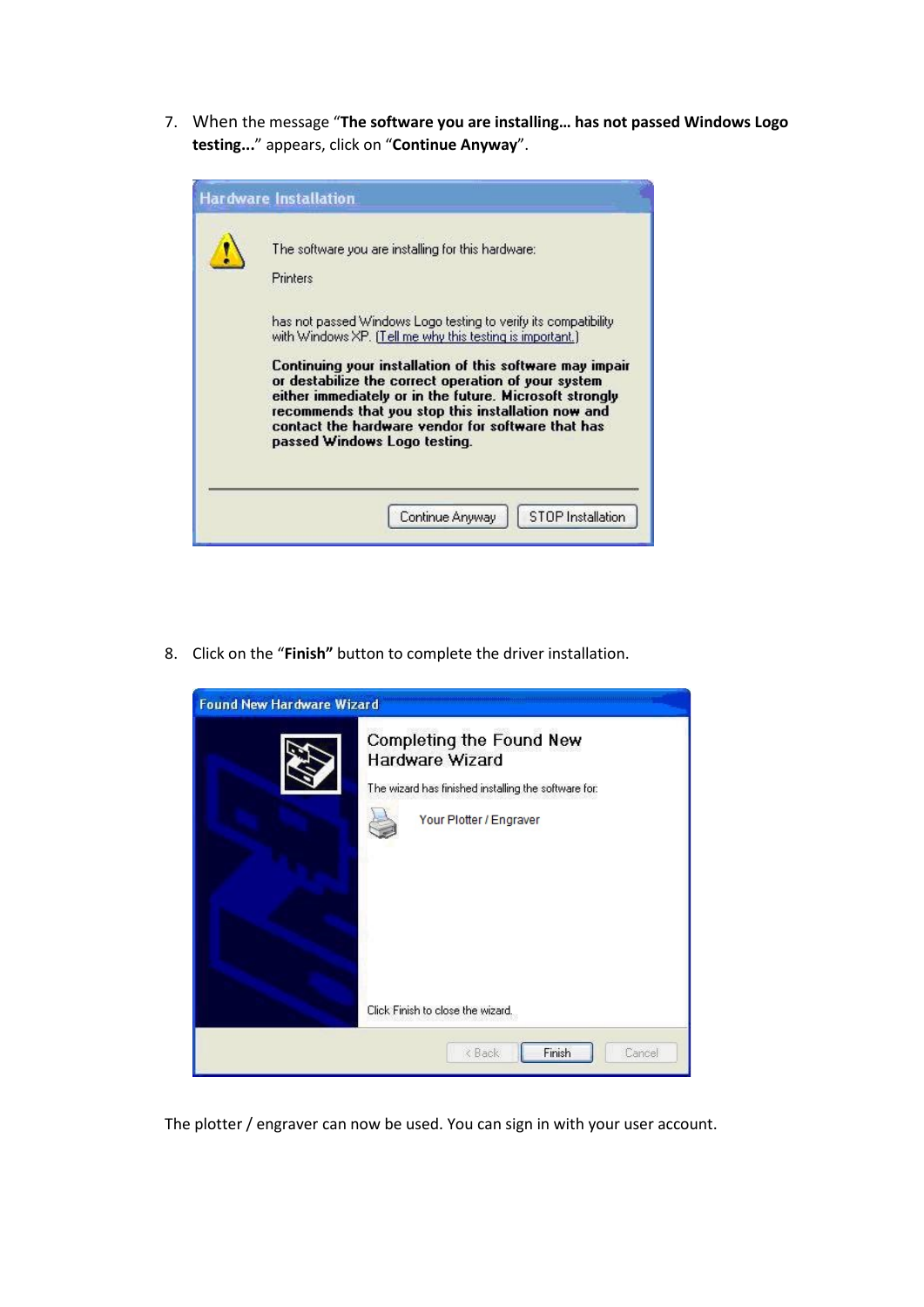

- 4. Windows 2000
	- 1. Sign in as an administrator. Open the Folder "**Psetup**" and start the program "**psetup.exe**"
	- 2. A message window will remind you to keep the plotter / engraver switched off. Click on "**OK**" to start the pre- installation.



3. **During the installation of the plotter / engraver software the message window "Digital signature not found" appears.**

Answer the question **"Do you want to continue the installation?"** with **"Yes"**.

| The Microsoft digital signature affirms that software has<br>been tested with Windows and that the software has not<br>been altered since it was tested.                         |  |
|----------------------------------------------------------------------------------------------------------------------------------------------------------------------------------|--|
| The software you are about to install does not contain a<br>Microsoft digital signature. Therefore, there is no<br>quarantee that this software works correctly with<br>Windows. |  |
| <b>Printers</b>                                                                                                                                                                  |  |
| If you want to search for Microsoft digitally signed<br>software, visit the Windows Update Web site at<br>http://windowsupdate.microsoft.com to see if one is<br>available.      |  |
| Do you want to continue the installation?                                                                                                                                        |  |

4. When the pre- installation is finished, you will be notified that you can now connect and switch on your plotting or engraving device. Acknowledge with "**OK**".

| The driver is preinstalled. |                                                                                              |  |
|-----------------------------|----------------------------------------------------------------------------------------------|--|
|                             | You can now connect and switch on your plotter/engraver.                                     |  |
|                             | When the "Found New Hardware Wizard" appears,<br>choose "Install the software automatically" |  |
|                             |                                                                                              |  |